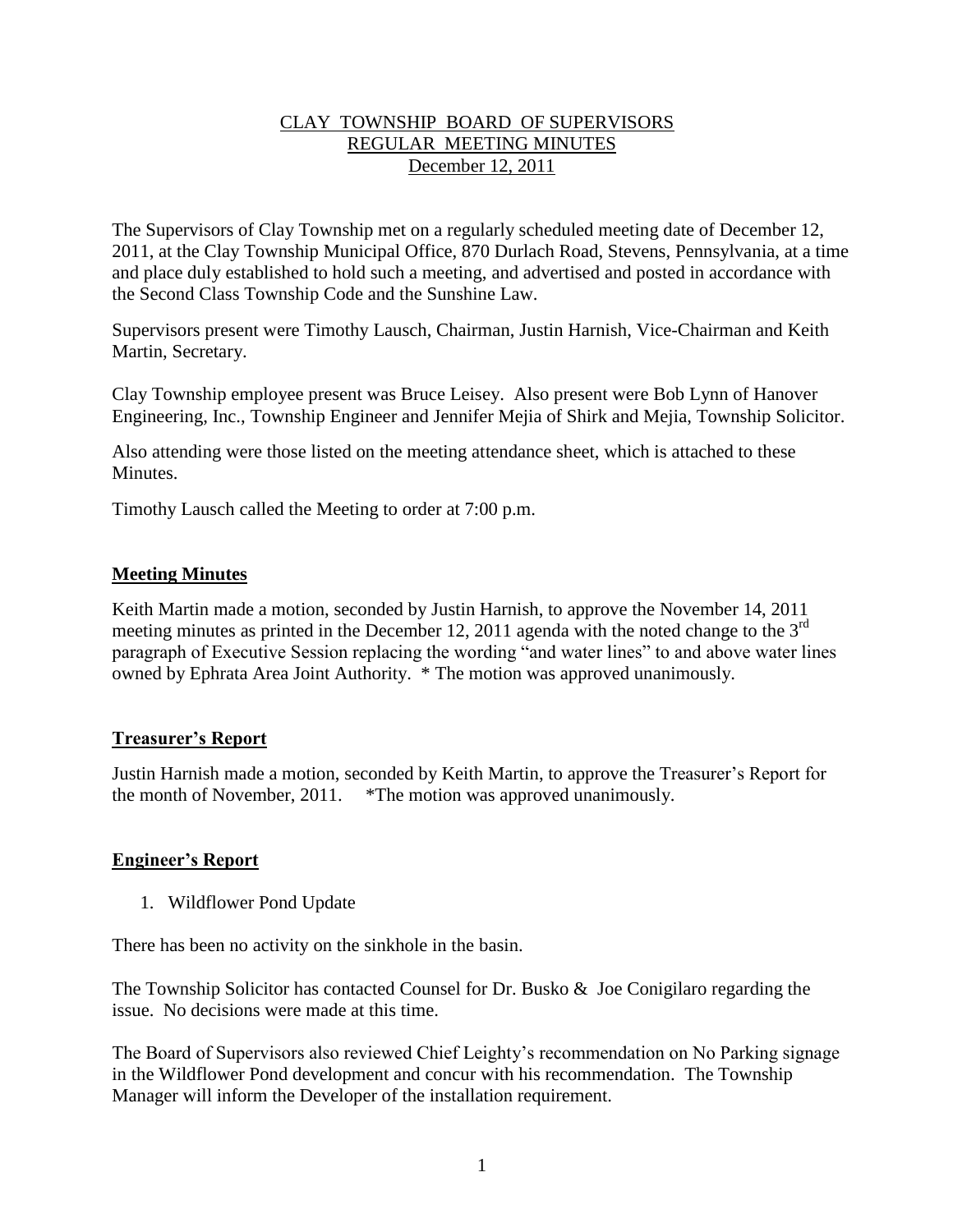There is a sinkhole at 307 & 309 Sweet William Way that has been investigated and determined to be the responsibility of the residents to repair. The Township Manager and Keith Martin will meet with the residents regarding the repairs.

2. Hometowne Square – Basin Update

The Township received a sketch plan of proposal to mitigate the stormwater flow concerns for discharge from the Hometowne Square basin #1. The Township Manager and Township Engineer will meet with representatives of Hometowne Square on Tuesday, December 13, 2001 to review the proposed sketch plan.

No decisions were made at this time.

3. Two Cousins Plaza – Sinkhole Update

This item was included in #1 Wildflower Pond Update discussion.

4. Countryside Sinkhole Remediation

A new sinkhole has opened up on Countryside. The new sinkhole appears to be in an easement and the Township needs to determine who is responsible for the repairs.

The Township Manager and Township Engineer will meet with the homeowners to discuss repairs.

No further decisions were made at this time.

## **Old Business**

1. Discussion on Building Leases

There was discussion on the leases for the Police Station and old Township Building.

The Township Manager will make the discussed modification and meet with the Police Commission regarding those changes.

No further decisions were made at this time.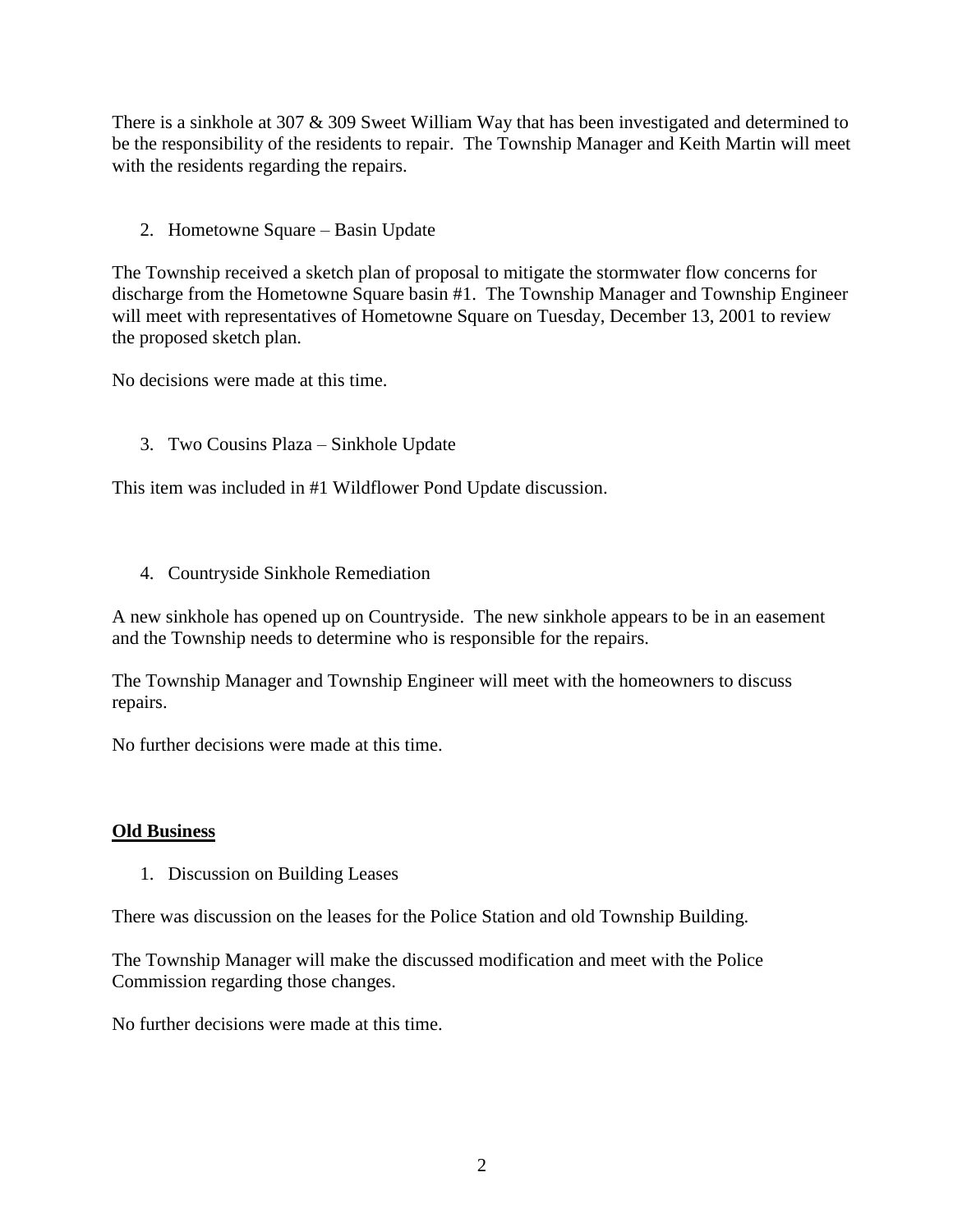# **New Business**

1. Approve Traffic Signal Maintenance Contract for 2012

After review, Justin Harnish made a motion, seconded by Keith Martin to approve the C.M. High traffic signal maintenance contract for 2012 in the amount of \$1,324.00. \* The motion was unanimously approved.

2. Approve Advertising of 2012 Meeting Dates

After discussion, Justin Harnish made a motion, seconded by Keith Martin to approve the advertising of the Clay Township 2012 Meeting Dates as published in the December 12, 2011 agenda. \* The motion was unanimously approved.

3. Approve Request for Building Modifications

After review and discussion, Keith Martin made a motion, seconded by Justin Harnish to approve the renovations to the current police squad room as per the design submitted. The Township will apply for building permit and costs will be assumed by the Northern Lancaster County Regional Police Department. \* The motion was unanimously approved.

4. Approve Advertising of Special Meeting to approve 2012 Budget

Keith Martin made a motion, seconded by Justin Harnish to approve the advertising of a special meeting on Wednesday, December  $28<sup>th</sup>$  at 7:00 AM to approve the 2012 Budget.  $*$  The motion was unanimously approved.

5. Approve SRO Agreement for 2012 and 2013

This item was tabled until the next meeting.

6. Approve Workers Compensation Proposal with SMT

Justin Harnish made a motion, seconded by Keith Martin to execute the Agreement with Susquehanna Municipal Trust for workers compensation for 2012 in the amount of \$17,655 less a credit of \$9,253 when the Clay Township Police Department is disbanded. \* The motion was unanimously approved.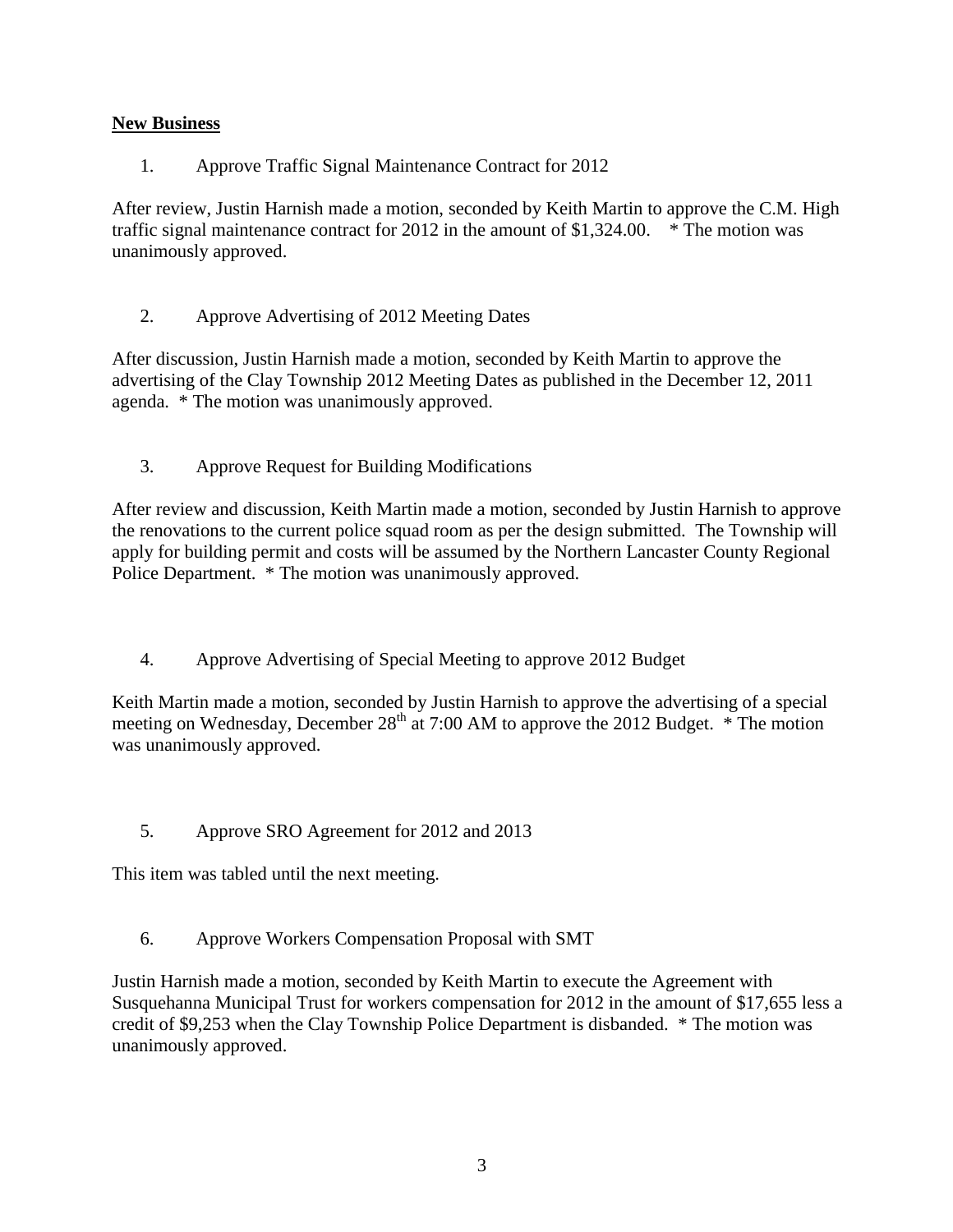### 7. Electricity Proposal

After review, Justin Harnish made a motion, seconded by Keith Martin to accept the proposal from Champion Electric for 2012 in the amount of \$.0715 per KWH with no early termination penalty. \* The motion was unanimously approved.

#### 8. Holiday Function

Justin Harnish made a motion, seconded by Keith Martin to approved payment of the cost of a holiday function for each employee on Wednesday, December 21, 2011. \* The motion was unanimously approved.

## **Bills to be Paid**

#### General Fund

Justin Harnish made a motion, seconded by Keith Martin, to approve the General Fund bills totaling \$40,823.83 for the month of November. \*The motion was approved unanimously.

#### Rec Fund

Justin Harnish made a motion, seconded by Keith Martin, to approve the Recreation Fund bills totaling \$177.77 for the month of November. \*The motion was approved unanimously.

#### Sewer Fund

Justin Harnish made a motion, seconded by Keith Martin, to approve the Sewer Fund bills totaling \$3,337.46 for the month of November. \*The motion was approved unanimously.